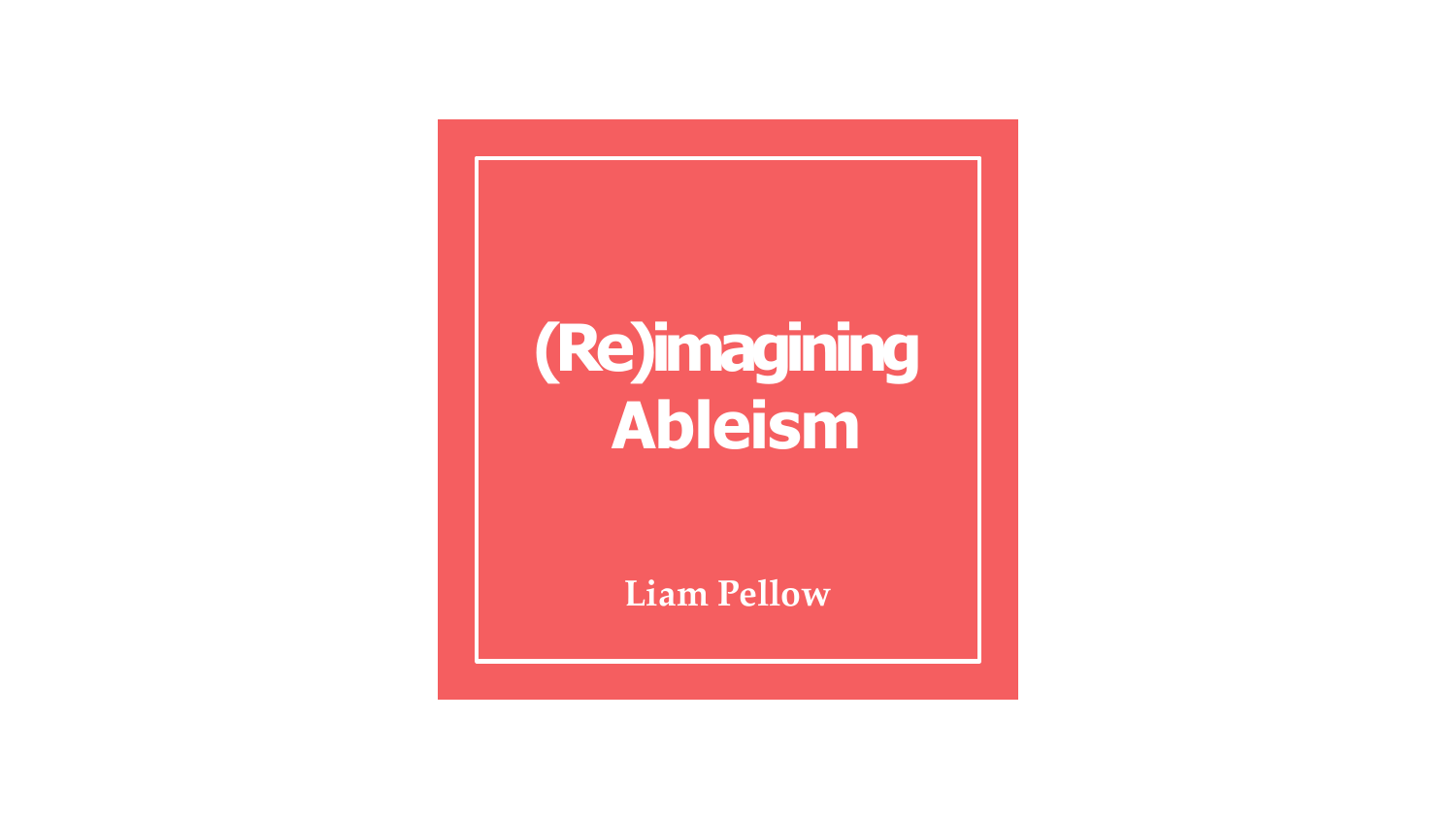#### **Haben Girma**

Haben Girma is a deafblind woman who was able to navigate through an ableist world by herself. Her journey is a great example of the kind of treatment that disabled people receive from nondisabled people.



**Source: https://www.nbcnews.com/know-your[value/feature/meet-haben-girma-deafblind-woman-](https://www.nbcnews.com/know-your-value/feature/meet-haben-girma-deafblind-woman-who-conquered-harvard-ncna1040916) whoconquered-harvard-ncna1040916**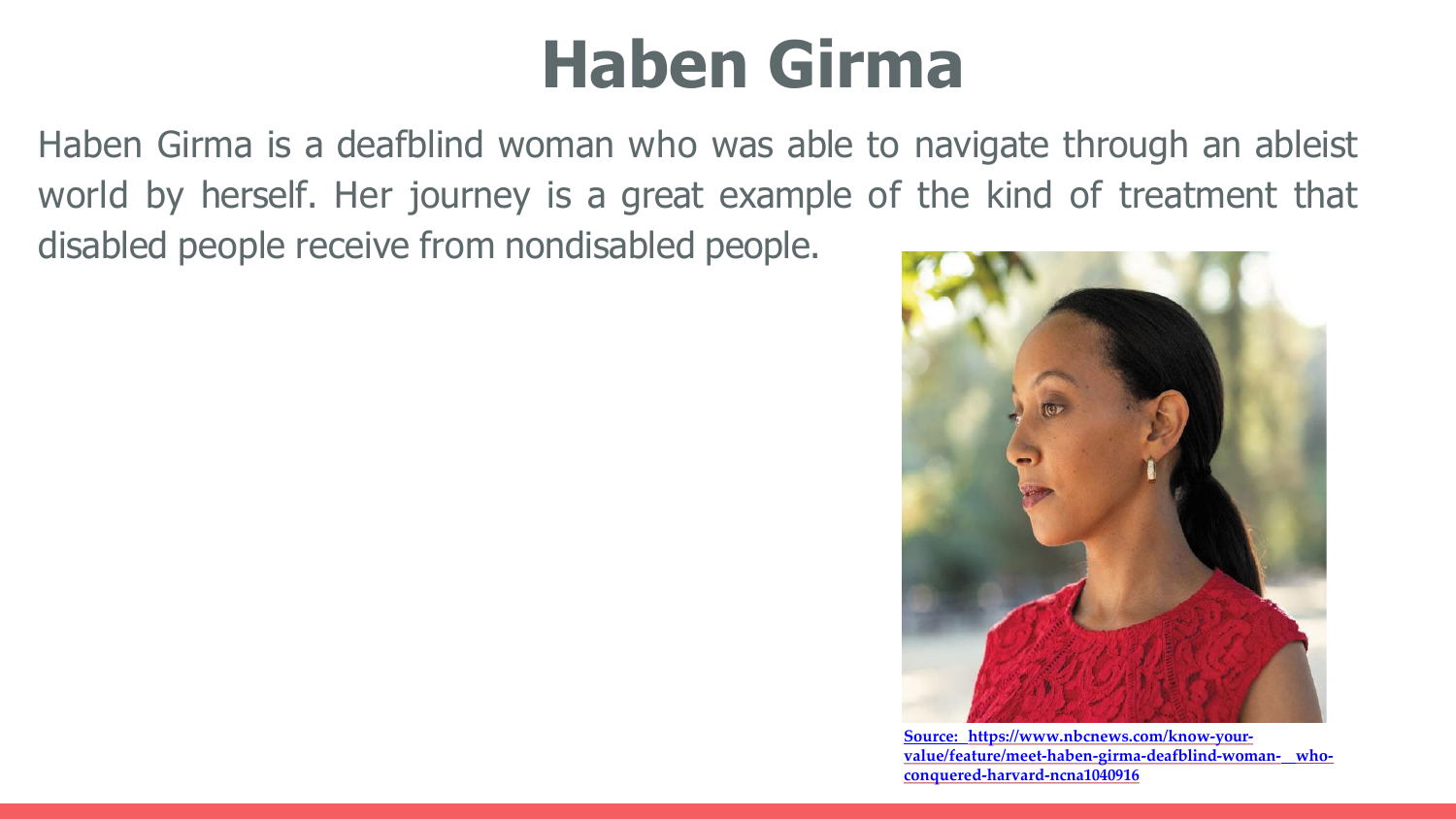## **Her Guide Dog**

Before graduating high school, Girma thought that it would be a good idea to have a guide dog to help her navigate through college and to give her more confidence. One of her friends explained to her that if Girma didn't have the confidence she needed by herself, then the guide dog won't be much help. Both the disabled person and the guide dog need to work hand in hand in order for success.



**Source: [https://nationaltoday.com/international-](https://nationaltoday.com/international-guide-dog-day) guidedog-day/**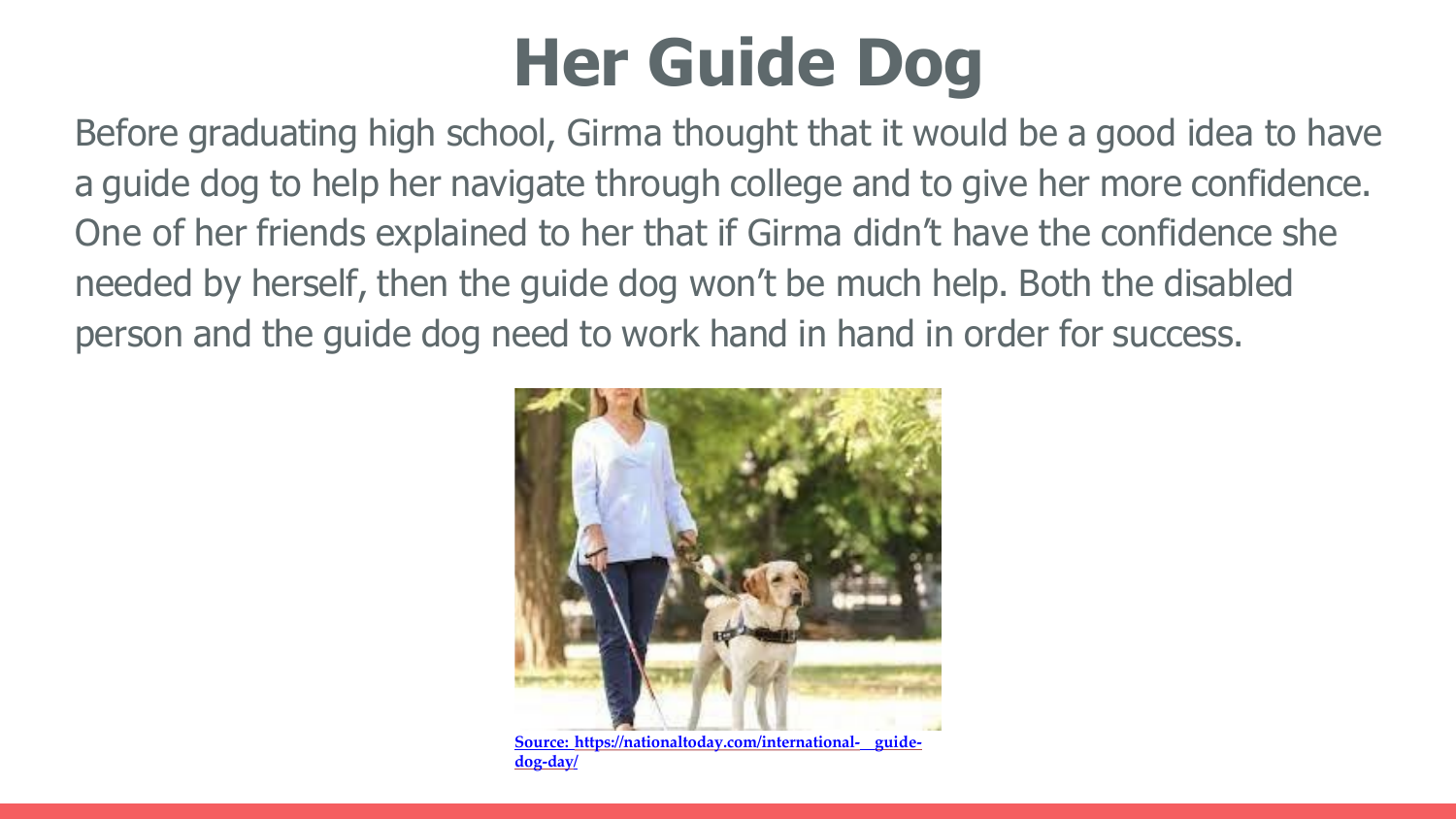### **Louisiana Center for the Blind**

Instead of training with a guide dog before she left for college, she decided to gain some new skills at the Louisiana Center for the Blind. Here she was able to learn skills like using electric saws and baking in order to help her feel comfortable at college.



**Source: [https://www.nola.com/gambit/news/the\\_latest/article\\_a8df57d8-567c-](https://www.nola.com/gambit/news/the_latest/article_a8df57d8-567c-11eb-bb74-9fc4f0fb2b46.htm) 11ebbb74-9fc4f0fb2b46.html**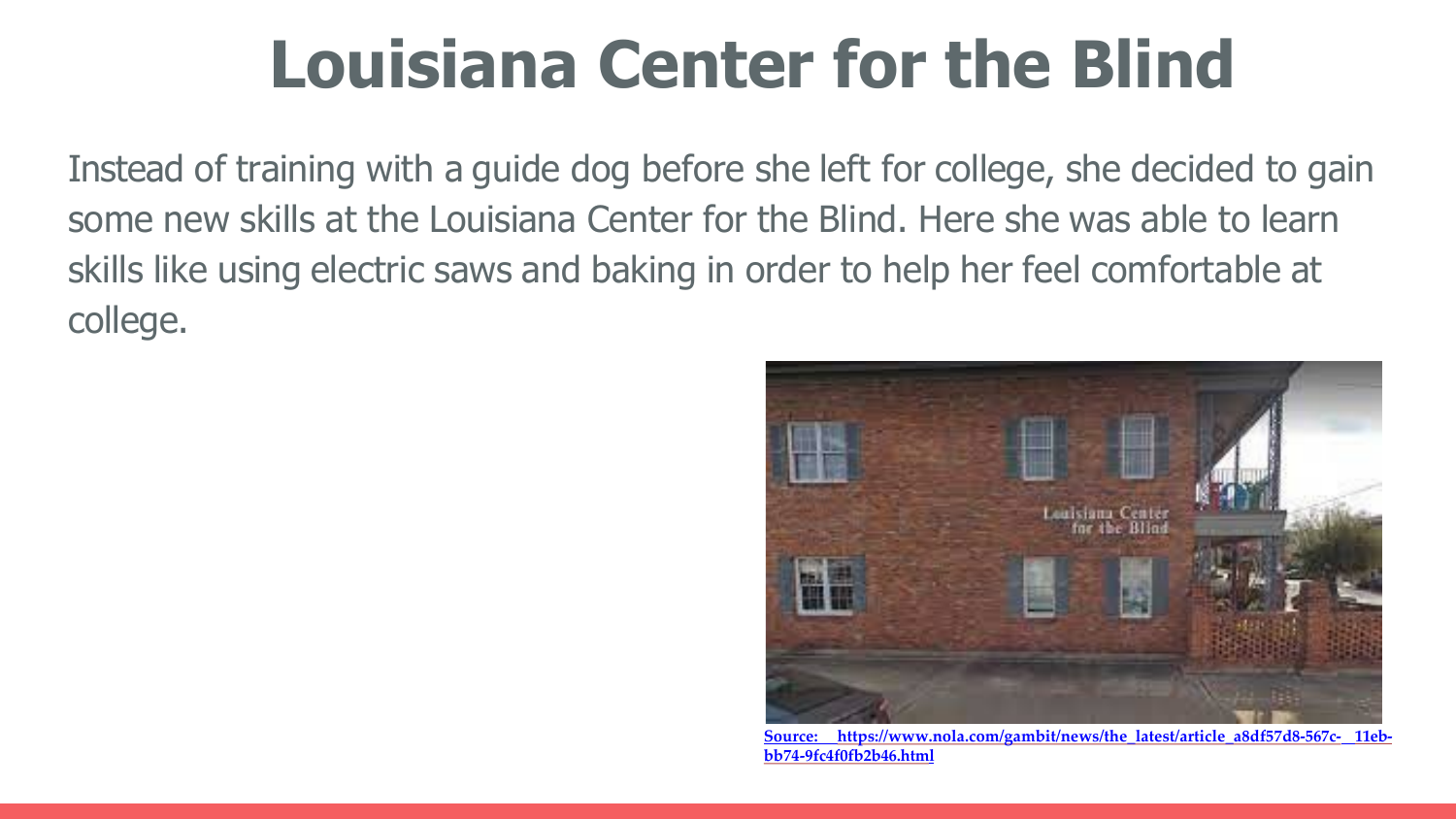#### **Harvard Law**

Before Girma graduated from Lewis & Clark College, she received her first seeing eye dog Maxine. Maxine helped her navigate comfortably through Harvard Law School.



**Source: [https://hls.harvard.edu/2018-2019-by-the-numbers-2/](https://hls.harvard.edu/2018-2019-by-the-numbers-2)**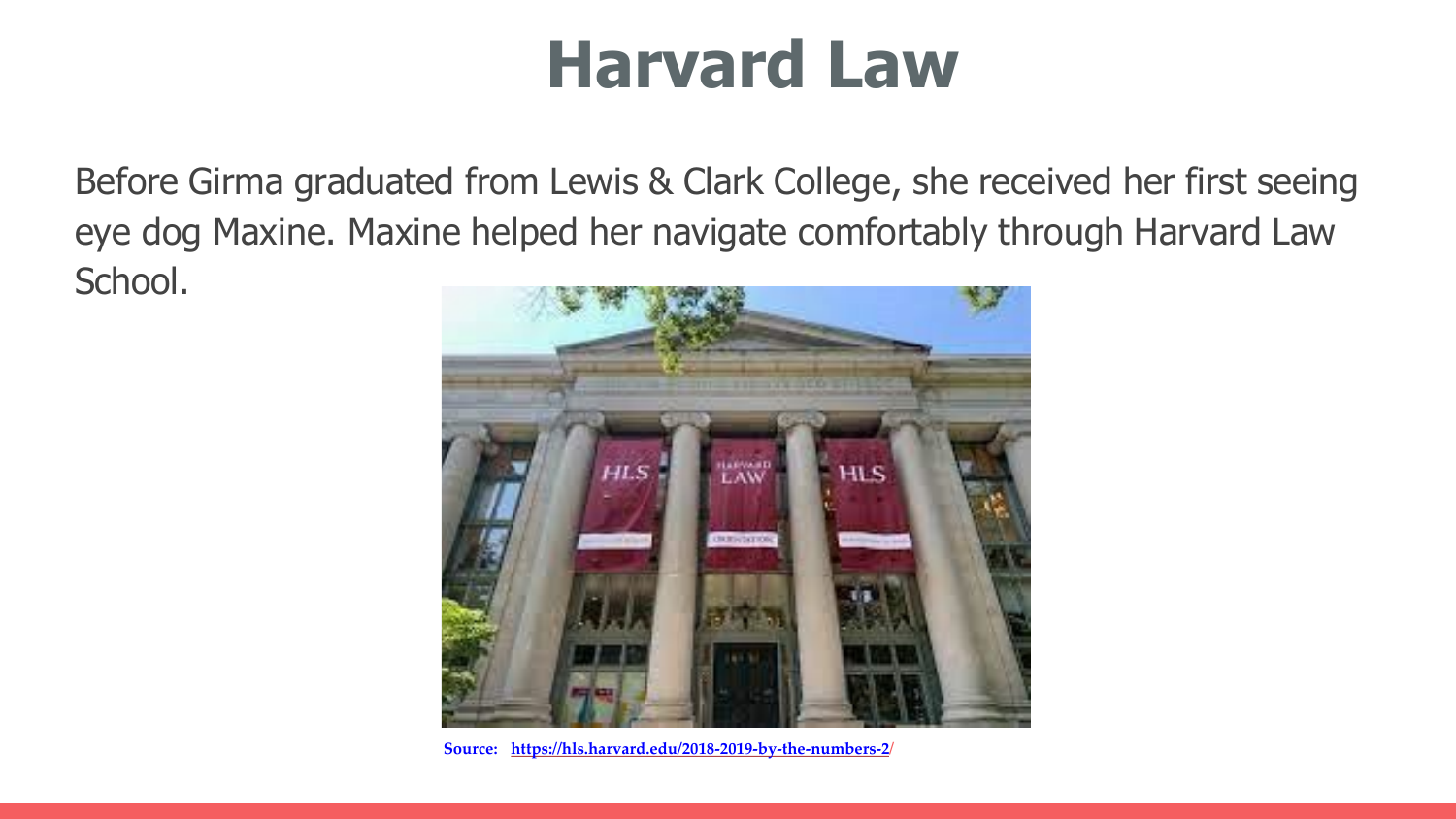### **Maxine's Influence**

She described having a seeing eye dog as being able to navigate through the world in a Tesla instead of on a bike. Maxine was even able to stop the sexual harassement that Girma dealt with when she was alone.



**Source: <https://shop.bird.co/products/e-bikes-a-frame-gravity-gray> Source: <https://www.tesla.com/modelx>**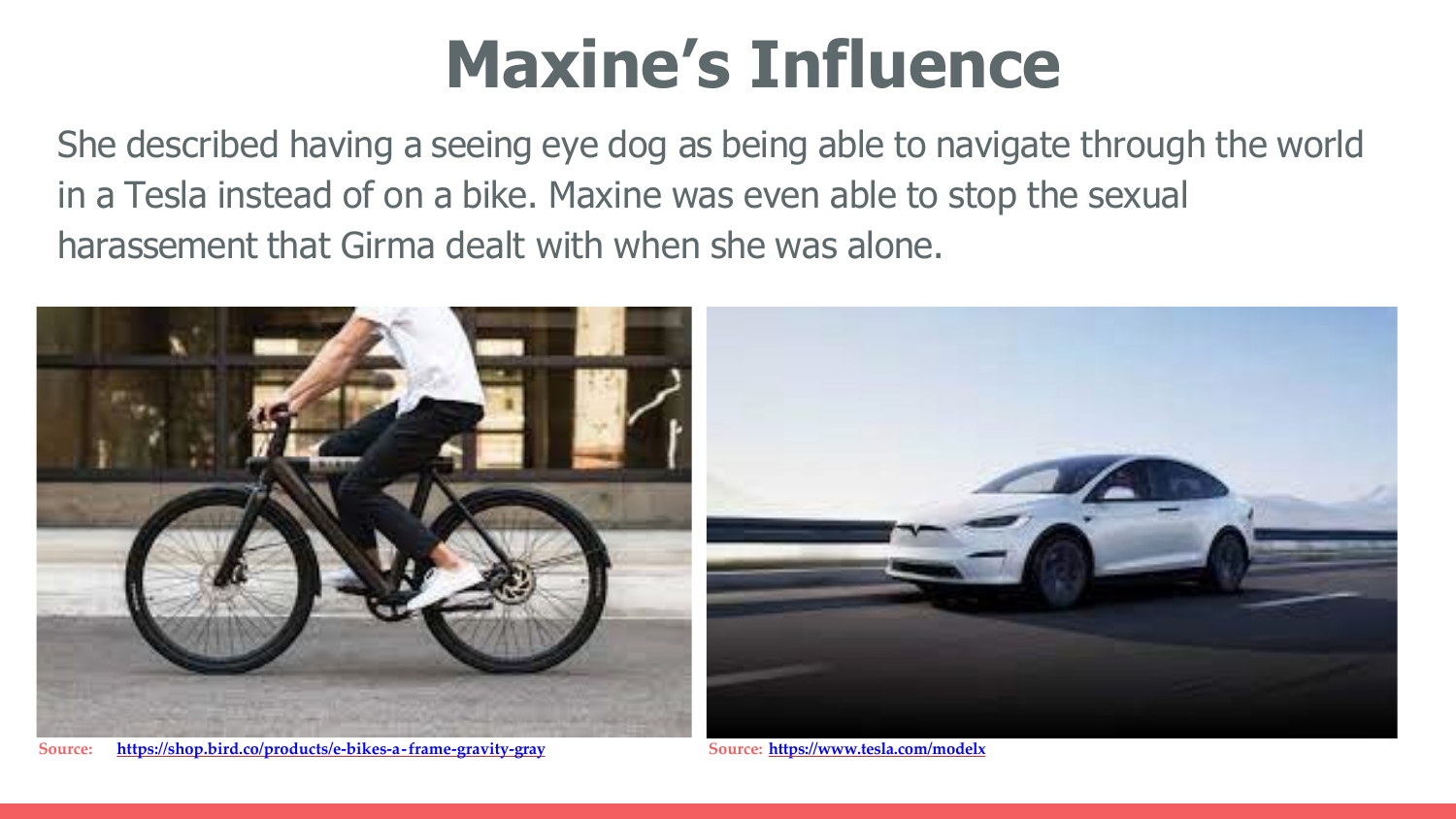# **Mylo**

After Maxine sadly died of cancer in 2018, Girma was introduced to Mylo. The two worked together until their teamwork improved.



**Source: [https://habengirma.com/2018/07/24/its-a-boy-meet-mylo-my](https://habengirma.com/2018/07/24/its-a-boy-meet-mylo-my-new-seeing-eye-dog/)new-seeing-eye-dog/**